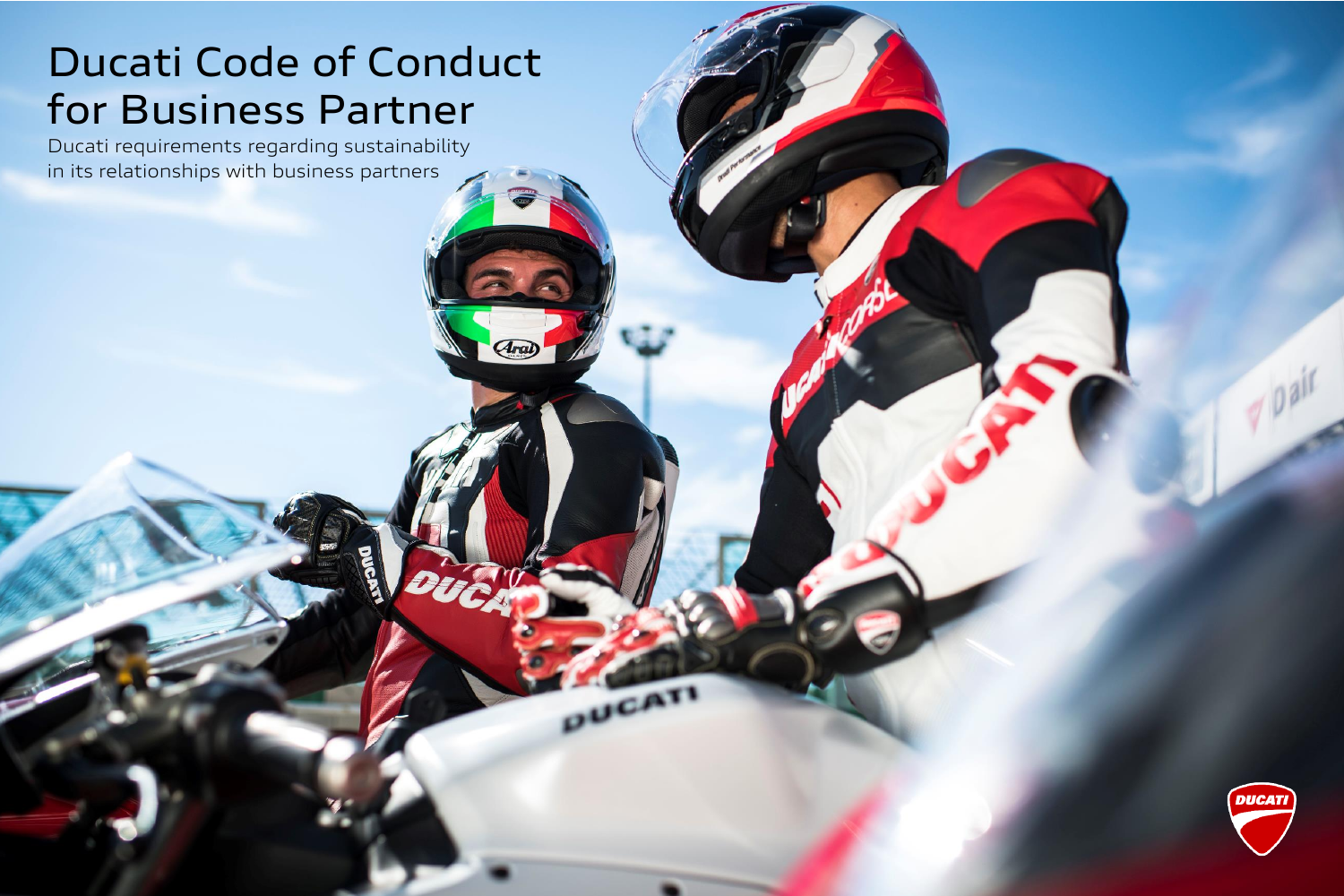# **Content**

| 5.2 Human rights and labor rights of employees16                   |  |
|--------------------------------------------------------------------|--|
|                                                                    |  |
|                                                                    |  |
| 5.5 Duty of care to promote responsible raw material supply        |  |
| 5.6 Integration of sustainability requirements in organization and |  |
| 6. Verification of compliance with the requirements by the         |  |
| 7. Reporting options and points of contact for reporting           |  |
| 8. Legal consequences of violation of these requirements 23        |  |
|                                                                    |  |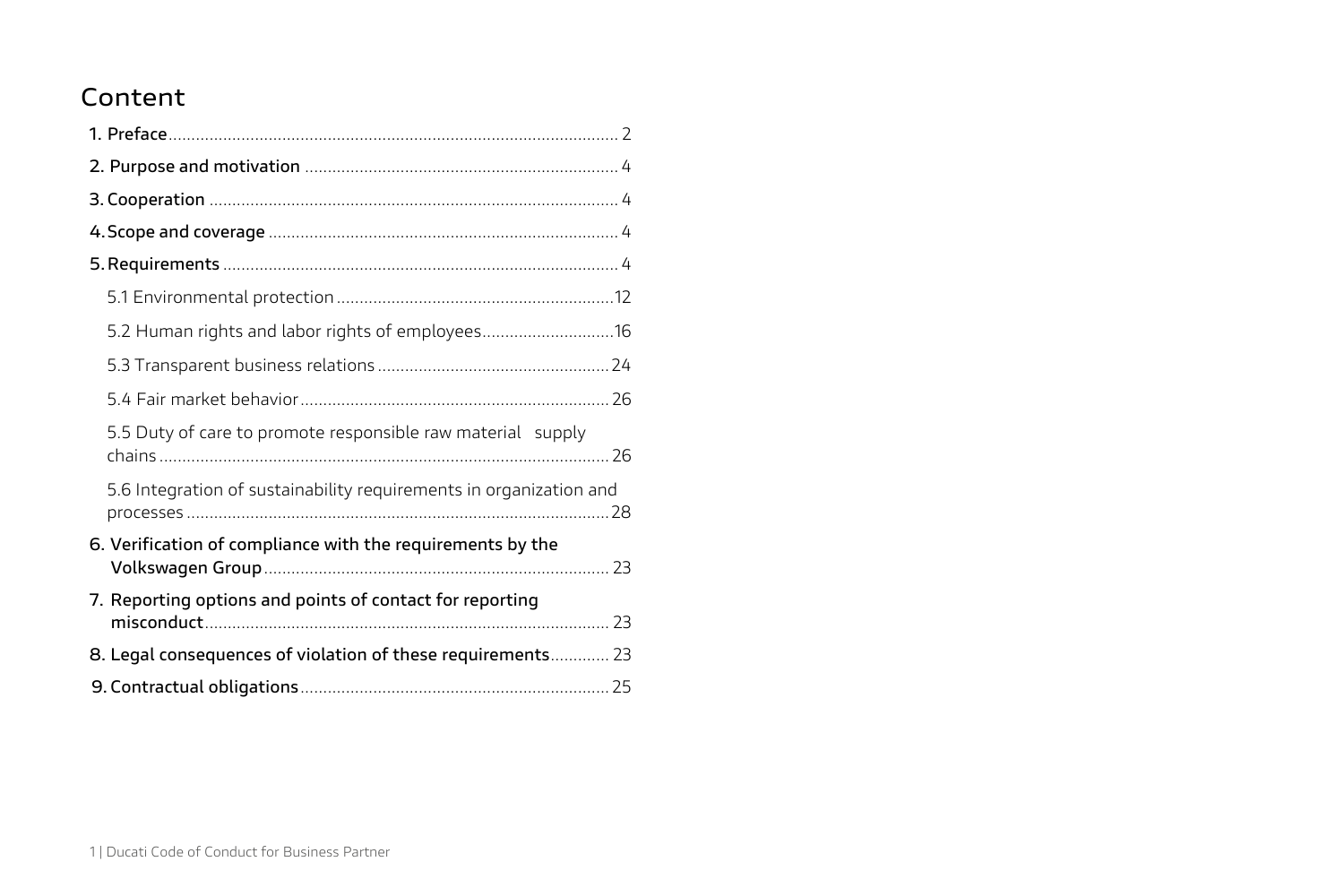### **1. Preface**

The following requirements define the Ducati Motor Holding S.p.A. ("Ducati"

or "Company")'s expectations regarding the mindset and conduct of business partners in their corporate activities, in particular with reference to suppliers and sales partners. The requirements are considered the basis for successful execution of business relations between Ducati and its partners.

Ducati not only manufactures and markets high quality products but it does so in a way that reflects the commitment of Ducati and its subsidiaries to conduct its business activities in full compliance with applicable laws and to be guided by integrity and honesty, in the respect of the expectations of the entire Audi and Volkswagen Group, which Ducati belongs to.

In general Ducati supports and encourages operating practices that are sustainable, as specified in the paragraphs below. Sustainability is deemed to make a significant contribution towards any company's success and to safeguard its future development; and is an integral part of Ducati's supply strategy and supplier development.

Ducati expects similar behavior from all parties that it deals with as business partners, especially from Ducati suppliers, and particularly where human rights, health and safety at work, environmental protection and combatting corruption are concerned.

These sustainability requirements for business partners are based on national and international provisions and conventions, such as the principles of the UN Global Compact, the Business Charter for Sustainable Development of the International Chamber of Commerce, the OECD Guidelines for Multinational Enterprises, the UN Guiding Principles on Business and Human Rights and the relevant conventions of the International Labour Organisation (ILO), as well as the Guiding Principles to Enhance Sustainability Performance in the Supply Chain issued as part of the Drive Sustainability initiative. In addition, the sustainability requirements are also based on internal standards and values such as the declaration on social rights and industrial relations at Volkswagen, the Occupational Safety Policy in the Volkswagen Group, Volkswagen's Environmental Policy and the environmental objectives and guidelines derived from this, the quality policy, and the Volkswagen Group Code of Conduct for

#### employees.

The Code of Conduct of Ducati and the Organizational and Management Model adopted by Ducati in accordance with the Italian Legislative Decree no. 231/2001 (to which the Code of Conduct is attached), already prescribe the Ducati va¬lues and principles.

The present Code of Conduct for Ducati Partner ("the Code") specifies and helps the continued implementation of the Ducati Code of E by establishing certain minimum standards that Ducati asks its suppliers - including their employees, agents and subcontractors that it is the suppliers' responsibility to educate - to respect and to adhere to when conducting business.

It is specified that if the business partner of Ducati is party of a contract agreement as contractor, Ducati requires such contractor also to fulfill all the obligations provided by the applicable law for contractors and sub-contractors.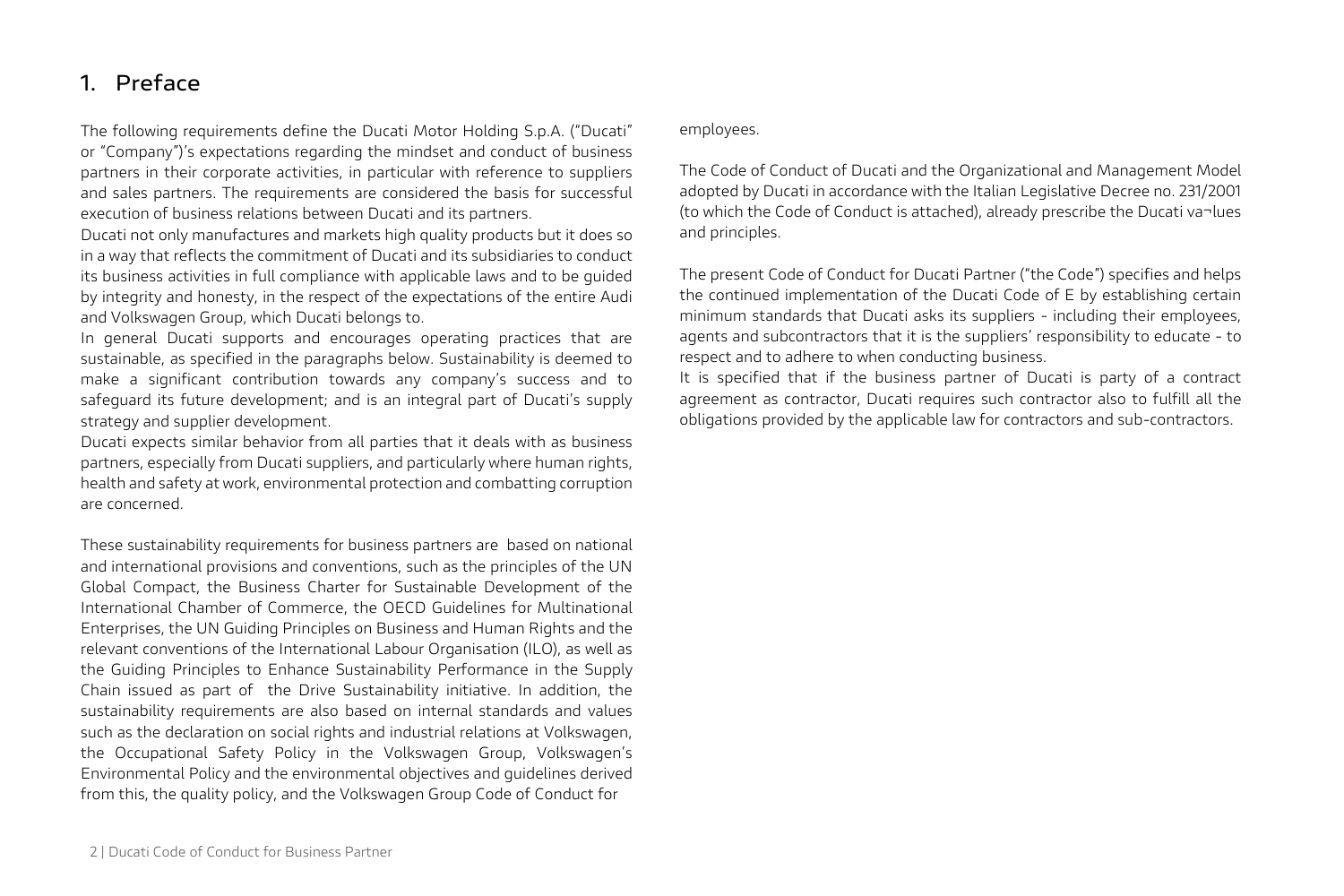# **2. Purpose and motivation**

Our goal is to maintain a competitive edge through the quality and lasting value of our products and services as well as through our successful and sustainable business activities. Our company's long-term success also depends on how promptly we identify risks and opportunities, and that we consistently comply with laws, regulations, ethical principles and our own voluntary commitments.

Not only do we set high standards within the Ducati Group, we also work to ensure compliance with these standards along the entire value chain. This approach is based on recognition of the simple fact that responsible conduct and commercial success are not mutually exclusive, but actually foster one another.

We expect this understanding and this mindset not only from all our employees, but also from our business partners. Our business partners convey these principles and the obligations they entail to their own employees as well as to their business partners. They may also implement additional rules.

# **3. Cooperation**

The business partners play an integral part in the Ducati brand's business success and therefore in the Volkswagen Group, to which Ducati belongs. Partnership creates lasting business relationships which are mutually beneficial. Therefore, the Group is focused on close cooperation with its business partners.

Applying the sustainability requirements, we are aware of our responsibility for the economic, ecological and social impact of our actions. We also expect this of our business partners, particularly where human rights, health and safety at work, environmental protection and combatting corruption are concerned.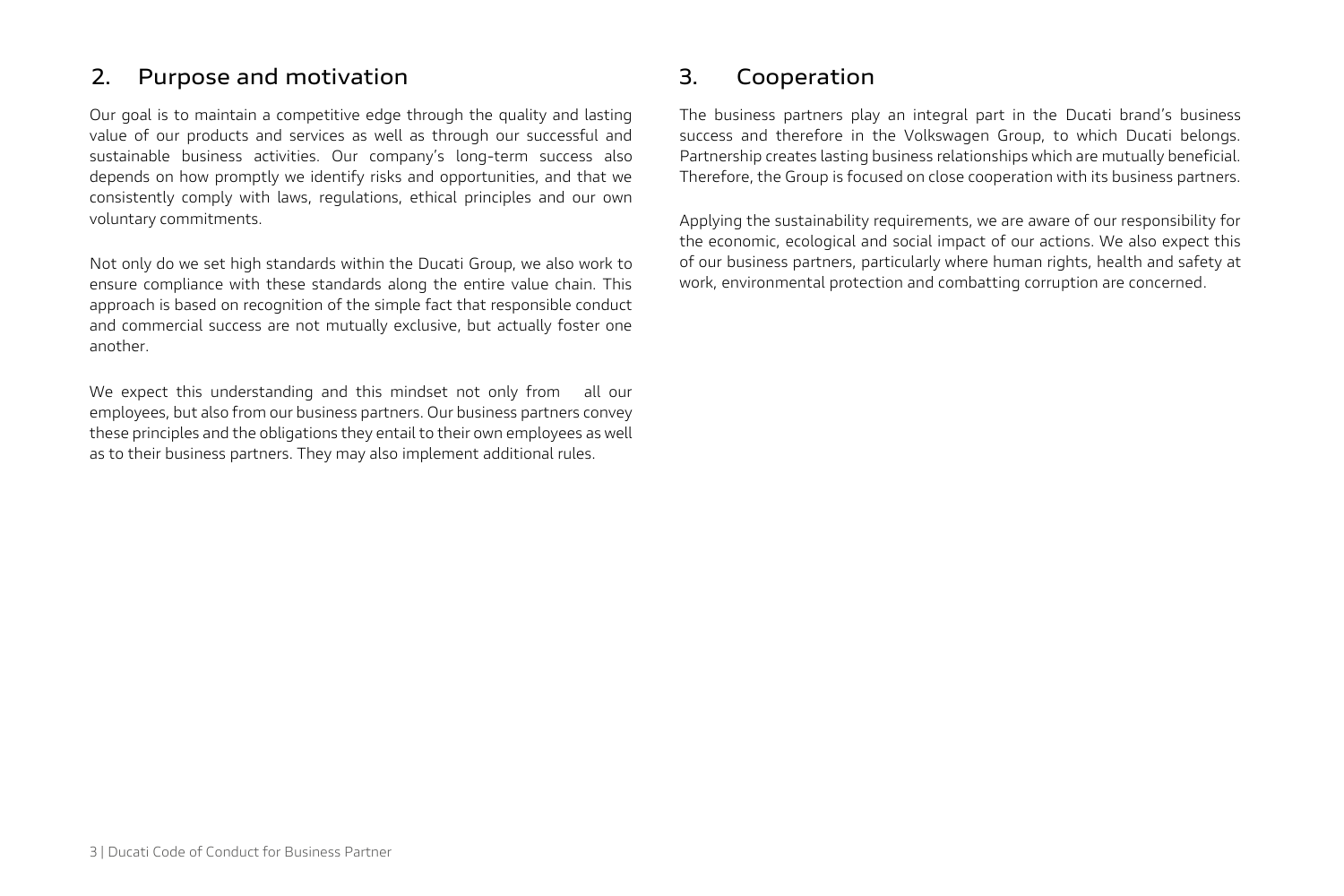# **4. Scope and coverage**

The following sustainability requirements apply to all business relations between the Ducati and its business partners, insofar as they apply to the respective business activities.

This Code is therefore address to all Ducati suppliers with the goal of strengthening the mutual understanding of how sustainability should be practiced in day-to-day business.

Ducati expects the suppliers to continuously strive towards improving the efficiency and sustainability of their operations.

Furthermore, business partners must take appropriate steps to also ensure compliance with these requirements by their own business partners and along the supply chain.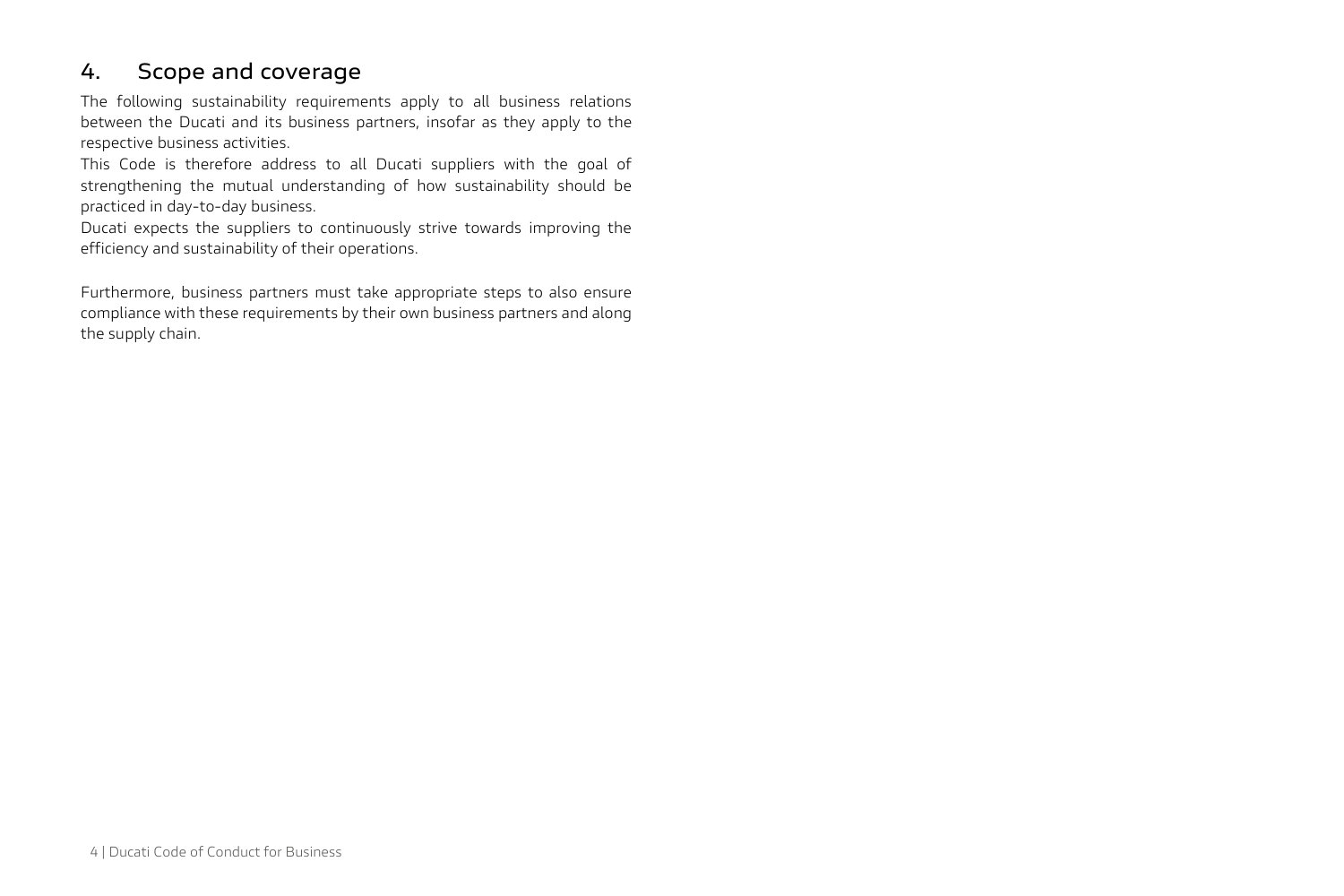# **5. Requirements**

#### **5.1 Environmental protection**

Ducati manufactures and markets high quality products and takes responsibility for continually improving the environmental compatibility of its products and services as well as for reducing the demands made on natural resources throughout the life cycle while taking economic factors into account. Business partners must comply with all applicable environmental laws and regulations in all countries in which they operate.

The following policies and standards are binding for suppliers:

- Ducati's Environmental Policy;
- The environmental targets of the Technical Development division;
- The Ducati contractual requirements based on Sections 2.1 (Objectives of standard), 8 (Environmental compatibility), 9.1 (Material requirements and prohibitions) and 9.2 (Material requirements) of VW Standard 99000 (General Requirements for the Performance of Component Development Contracts); and
- The specifications in the standard parts specifications.

In addition, the Volkswagen Group, to which Ducati belong, expects all its business partners to observe and comply with the following:

#### **Creation and application of environmental management systems**

Environment-oriented management is one of the main objectives of corporate policy. Therefore, Ducati requires all business partners with the relevant risk profiles to have a suitable environmental management system in place.

Ducati expects those business partners that operate production sites with more than 100 employees to have a certification according to the international standard ISO 14001 (that Ducati has obtained) or the EMAS Regulation of the European Union. For sales partners, the Volkswagen Group and Ducati recommend the international standard ISO 14001 or alignment with ISO 14001.

#### **Active approach to environmental challenges; avoidance of damage to the environment and health**

Business partners shall tackle ecological challenges with due care and foresight. The development and dissemination of environmentally-friendly technologies shall be encouraged. Sup- pliers are expected to improve the environmental performance of products and services by setting targets and monitoring environmental key performance indicators. Impacts on the environment and the health of employees must be avoided or kept to a minimum in all activities throughout the entire lifecycle of the products and services. Business partners shall in particular make efforts to minimize air emissions that pose a risk to the environment and health, including greenhouse gas emissions. In order to improve the environmental key performance indicators for products and services, suppliers must provide for proactive management of the most important environmental indicators, including the reduction of greenhouse gas emissions along the entire supply chain.

#### **Resource efficient products and processes**

The efficient use of energy, water and raw materials, the use of renewable resources and the minimization of damage to the environment and health are all taken into consideration in the development, raw material extraction, manufacture, product service life and recycling stages as well as in other activities.

#### **Registration, evaluation and restriction of substances and materials**

Business partners must avoid the use of substances and materials with adverse environmental or health impacts. To that end, business partners must identify alternative environmentally-friendly solutions that are effective over the long term. Business partners are obliged to register, declare and, if applicable, obtain approval for substances pursuant to legal requirements in the respective markets.

#### **Waste and recycling**

Avoiding waste, re-using resources, recycling as well as the safe, environmentallyfriendly disposal of residual waste, chemicals and waste water must be taken into account in the development, production, product service life and subsequent endof- life recycling as well as in other activities.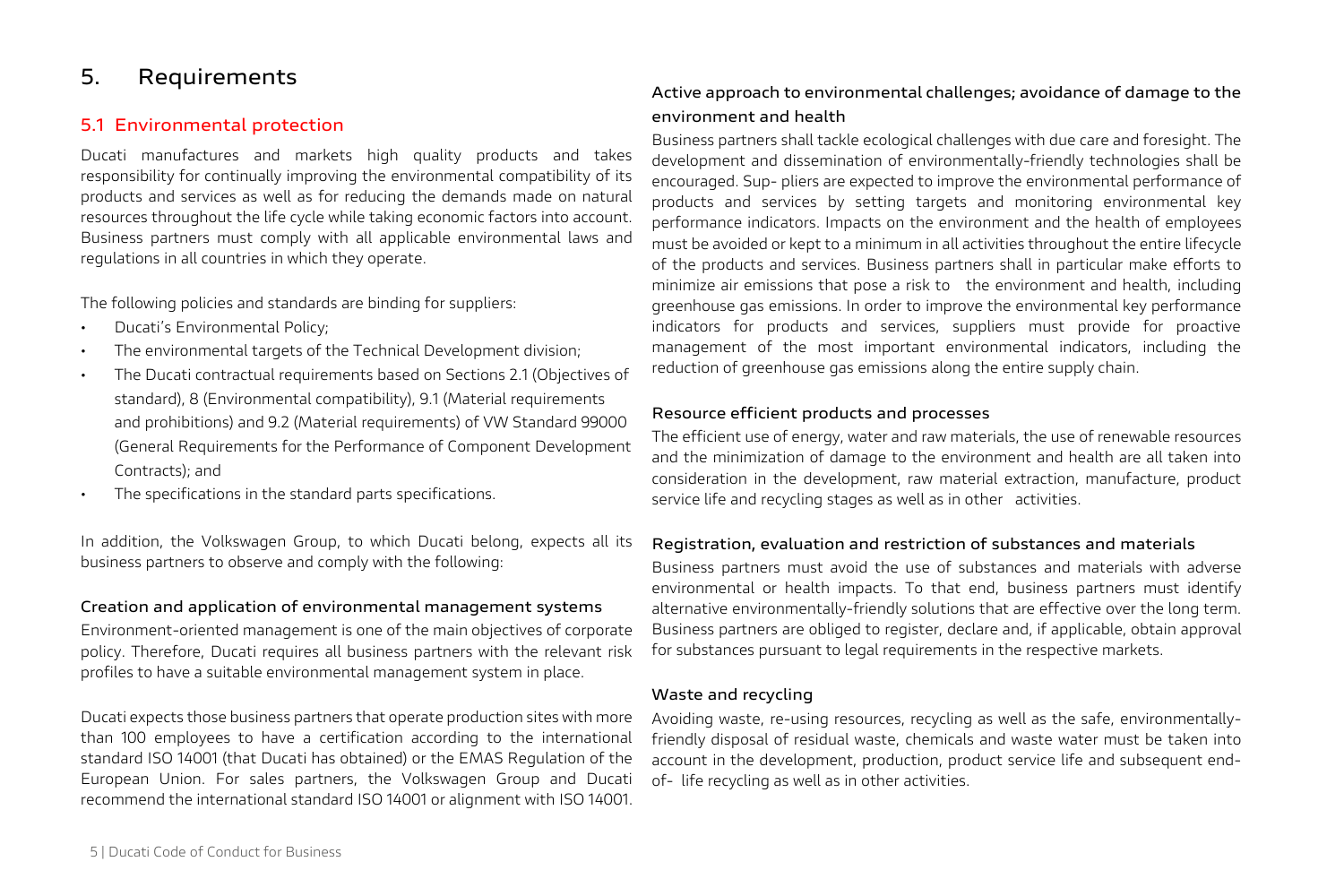#### **Quality and safety**

Upon delivery, all products and services must meet the contractually agreed quality and safety criteria and must be safe for their intended use.

#### **5.2 Human rights and labor rights of employees**

For Ducati, respect of the internationally recognized human rights forms the basis of all business relationships. Our business partners undertake to respect the rights of employees and other stakeholders and to treat them according to the rules of the international community.

#### **No slavery and no human trafficking**

Business partners reject all conscious use of forced and compulsory labor as well as all forms of modern slavery and human trafficking. There is no bonded labor or involuntary prison labor. Employment relationships are entered into on a voluntary basis and may be terminated by employees at their own discretion and within a reasonable notice period.

#### **No child labor and protection of young employees**

Child labor is prohibited. The minimum age for admission to employment in accordance with state regulations must be observed. Convention C138 of the International Labour Organisation (ILO) shall apply if no such state regulations exist. Under the terms of this Convention, no child under 15 years of age may be employed or work directly or indirectly, except in those cases set out in Articles 6 and 7 of the Convention.

Business partners must ensure that young employees under 18 years of age do not work overtime or night shifts and are protected against working conditions that harm their health, safety, morale or development.

#### **No discrimination and no harassment**

Business partners reject all forms of discrimination and harassment. Business partners must not discriminate against any employees, for example on the grounds of ethnic origin, skin color, gender, religion, nationality, sexual orientation, social background, age, physical or mental limitations, marital status, pregnancy, membership in a trade union or political affiliation insofar as this is based on democratic principles and tolerance towards those of a different opinion. In general, employees are selected, employed and supported on the basis of their qualifications and capabilities.

Business partners undertake to ensure a working environment free from harassment. They shall promote a social environment that fosters respect for the individual. Business partners shall ensure that employees are not subjected to physically or psychologically inhuman treatment, physical punishment or threats.

#### **Compensation and benefits**

The compensation and benefits paid or received for a normal working week correspond at the very least to the legally valid and guaranteed minimum. Where statutory provisions or collective bargaining agreements do not exist, they are based on industry-specific, customary local compensation and benefits that ensure an appropriate standard of living for the employees and their families.

#### **Working hours**

The business partner must ensure that working hours correspond at least to the respective national legal requirements or the minimum standards of the respective national economic sectors. If there are no legal requirements or minimum standards, the international standard of the ILO of a maximum of 48 hours of work per week with a rest period of at least 24 consecutive hours every seven days shall apply. According to the ILO, a maximum of 12 hours of overtime, temporarily and in the case of emergencies, such as urgent repair work, may be completed per week.

#### **Occupational health, safety and fire safety**

Ducati business partners must comply with the national occupational health, safety and fire safety legislation. All occupational health and safety measures shall not involve any expenditure for the employees (ILO Convention 155). Furthermore, a process enabling the continuous reduction of work-related health hazards and improvement of occupational health, safety and fire safety must be established. To that end, business partners must in particular:

- Inform employees of identified hazards and the associated preventive and corrective measures put in place to minimize hazards. The information must be available in the languages relevant for employees.
- Conduct sufficient employee training on the prevention of work-related health disorders, the prevention of accidents at work, first aid, chemicals management and fire safety.
- Provide suitable protective equipment and protective clothing free of charge.
- Install appropriate fire protection equipment such as fire detectors and fire extinguishers.
- Monitor and control work-related health hazards and the resulting protective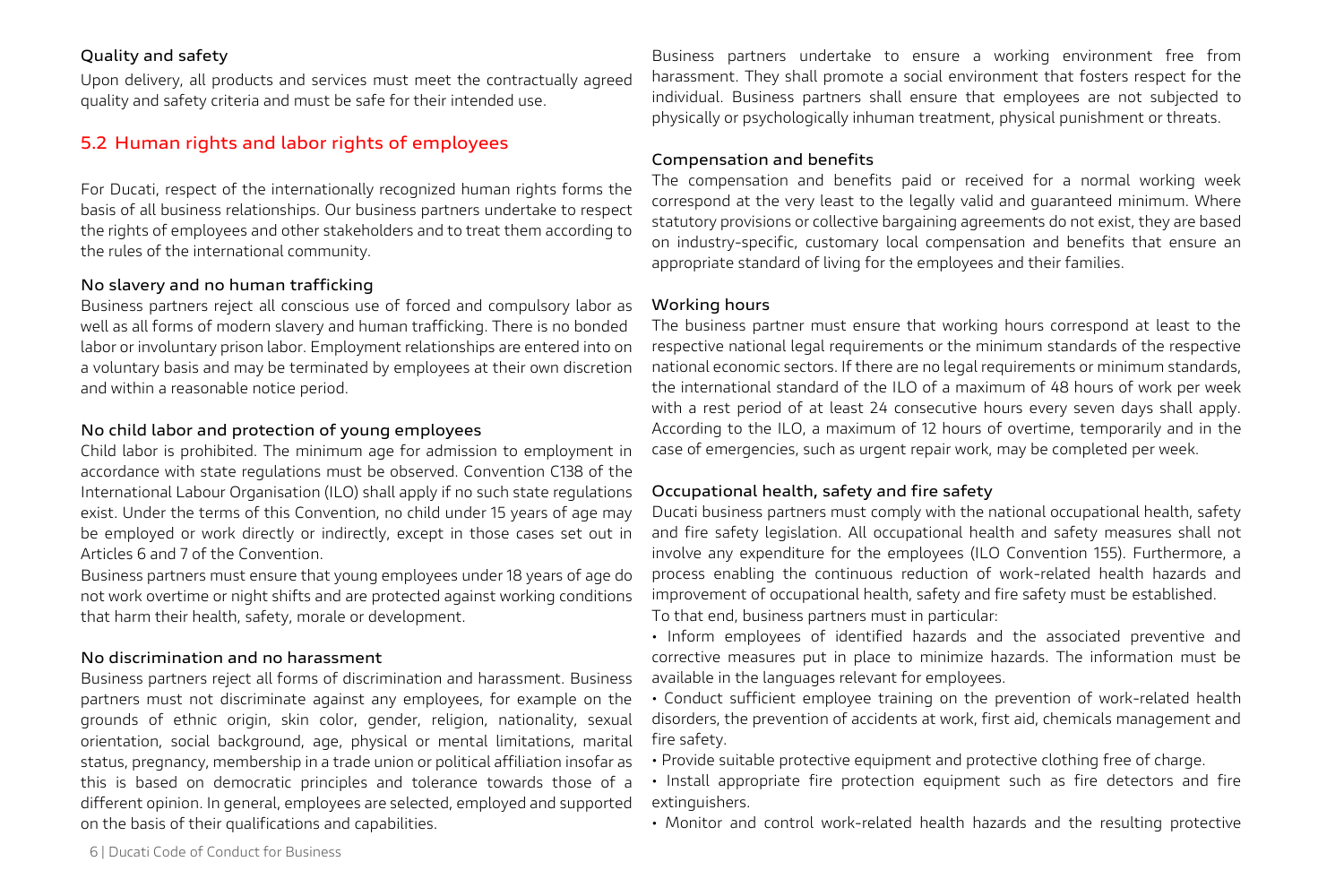#### measures.

• Label the chemicals used pursuant to the Globally Harmonized System of Classification and Labelling of Chemicals (GHS) or the Classification, Labelling and Packaging Regulation in European countries. Chemicals must be stored in line with national regulations.

• Provide appropriate emergency plans, fire protection equipment and first aid material for medical first assistance in the event of an accident and organize adequate transport for the further treatment of casualties.

• Ensure an appropriate number of emergency exits, escape routes and emergency assembly points which are marked with sufficient signage.

In the event that an accident at work occurs despite all efforts of the business partner, first aid must be provided in line with the relevant country-specific provisions.

#### **Working and living conditions**

Business partners provide employees with toilet facilities and drinking water – taking account of national laws and regulations or standards. All facilities for the consumption and preparation of food as well as for food storage must be hygienic. If the nature of the work requires the provision of dormitories for workers, these must be clean and safe, and provide sufficient space.

#### **Freedom of association**

The basic right of all employees to form trade unions and employee representations and to join them is respected. In countries where this right is restricted by local laws, alternative legitimate options for employee participation shall be supported.

#### **5.3 Transparent business behavior**

#### **Commissioning business partners**

Ducati and its business partners bear responsibility for their own actions and for selecting their business partners. Therefore, Ducati conducts risk-based integrity due diligence with regard to its business partners. Ducati's business partners act with integrity and protect the reputation of the Company. They, in turn, work towards ensuring that they only maintain business relations with appropriately checked business partners that act in compliance with rules and

regulations. They take appropriate actions to remediate identified violations and prevent them in the future.

#### **Avoiding conflicts of interest**

The Ducati's business partners make decisions solely on the basis of objective criteria and are not influenced by financial or personal interests or relationships.

#### **Prohibition of corruption**

Ducati and its business partners do not tolerate corrupt practices and take action against such practices. Therefore, Ducati supports national and international efforts not to influence or distort competition through bribery. Ducati requires its business partners to reject and prevent all forms of corruption, including what are known as facilitation payments (payments to speed up the performance of routine tasks by officials). Business partners must ensure that their employees, subcontractors and agents do not grant, offer or accept bribes, kickbacks, facilitation payments, improper donations or other improper payments or benefits to or from customers, officials or other third parties.

#### **5.4 Fair market behavior**

#### **Free competition**

The business partners respect fair and free competition. There- fore, Ducati requires its business partners to comply with the applicable competition and antitrust regulations. In particular, they must not enter into anti-competitive arrangements or agreements with competitors, suppliers, customers or other third parties and do not abuse a possible market dominant position. Business partners must ensure there is no exchange of competitively sensitive information or any other behavior that restricts or could potentially restrict competition in an improper manner.

#### **Import and export controls**

The business partners strictly comply with all applicable laws for the import and export of goods, services and information. Furthermore, they comply with sanctions lists, which contain, for example, an indication of embargoed countries or natural persons subject to restrictions in international transactions.

#### **Money laundering**

The business partners ensure compliance with the applicable legal provisions against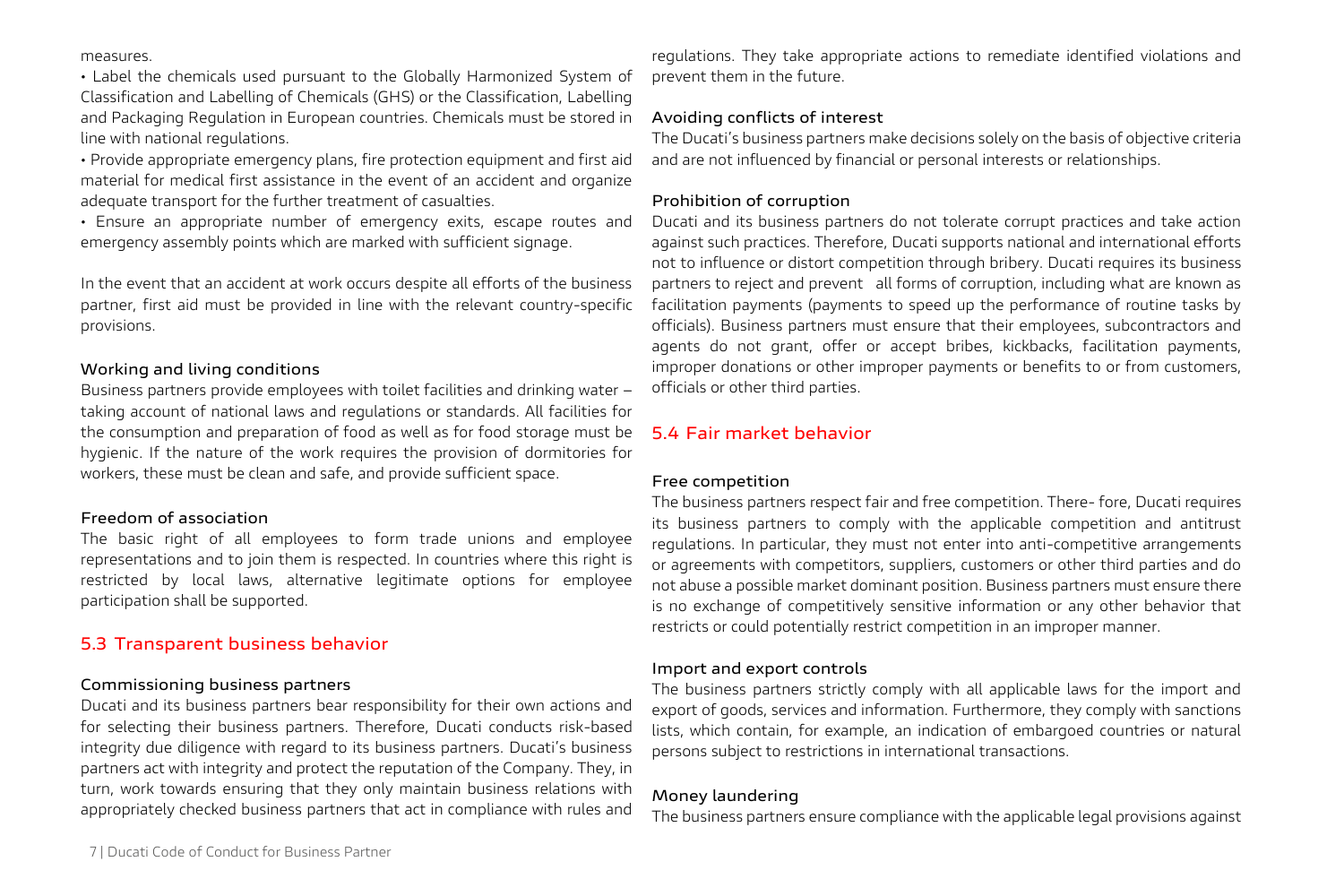money laundering.

#### **Protection of confidential information**

The business partners must use and protect all information in an appropriate manner. Furthermore, data must be managed in line with its classification. Business partners must ensure that sensitive data is properly collected, processed, saved and deleted. The business partners commit their employees to keep business secrets confidential. Confidential content may not be published, transmitted to a third party or made available in any other form without the necessary authorization.

The processing of all personal data relating to employees, customers and business partners (e.g. capture, storage, collection, use, provision) must be carried out in accordance with the applicable data protection legislation.

### **5.5 Duty of care to promote responsible raw material supply chains**

Our suppliers are required to comply with their due diligence obligations with regard to relevant raw materials in particular tin, tantalum, tungsten, gold, cobalt and mica.

This includes the implementation of measures aimed at identifying risks – inter alia in relation to the direct or indirect financing of armed conflicts and serious violations of human rights, including child labor, forced labor and slavery – and taking appropriate measures to minimize such risks.

This also includes continuous efforts by suppliers to enhance transparency along the upstream supply chain extending back to raw material extraction. Information regarding smelters or refineries used by suppliers or sub-suppliers must be disclosed to the Volkswagen Group upon request by Ducati.

We expect suppliers to avoid using raw materials from smelters or refineries that do not meet the requirements of the OECD Due Diligence Guidance for Responsible Supply Chains of Minerals from Conflict-Affected and High-Risk Areas.

These due diligence requirements are an extension of the above sustainability

requirements regarding environmental protection, human rights and employee labor rights, transparent business relations and fair market behavior, which are integral parts of the due diligence process.

### **5.6 Integration of sustainability requirements in organization and processes**

Ducati expects the values anchored in these sustainability requirements to be integrated in day-to-day business through structured and competent management of the business partner. Management must identify and assess legal and other requirements and train employees to ensure compliance with these requirements.

#### **Policy statement**

Ducati recommends that business partners create an internal policy statement (e.g. a code of conduct) which sets forth their commitments to social, ethical and ecological standards. This statement shall be written in languages understood by employees at the business partner's locations.

#### **Documentation**

To the extend required by law, business partners must keep records of the relevant documents and notes to ensure compliance with regulations. This includes keeping records of necessary permits and licenses.

#### **Training**

Business partners shall develop training programs to improve the definition of guidelines, the implementation of processes and the communication of expectations towards their employees. Business partners shall continually qualify their employees and encourage them to act according to rules and regulations.

#### **Responsibility**

Ducati recommends that business partners appoint a sustainability officer or a similar officer who reports to the management of the respective business partner. This officer shall develop and implement sustainability targets and measures within the company and ensure compliance with a code of conduct.

#### **Dealing with misconduct**

Ducati expects that employees of the business partner are able to speak up in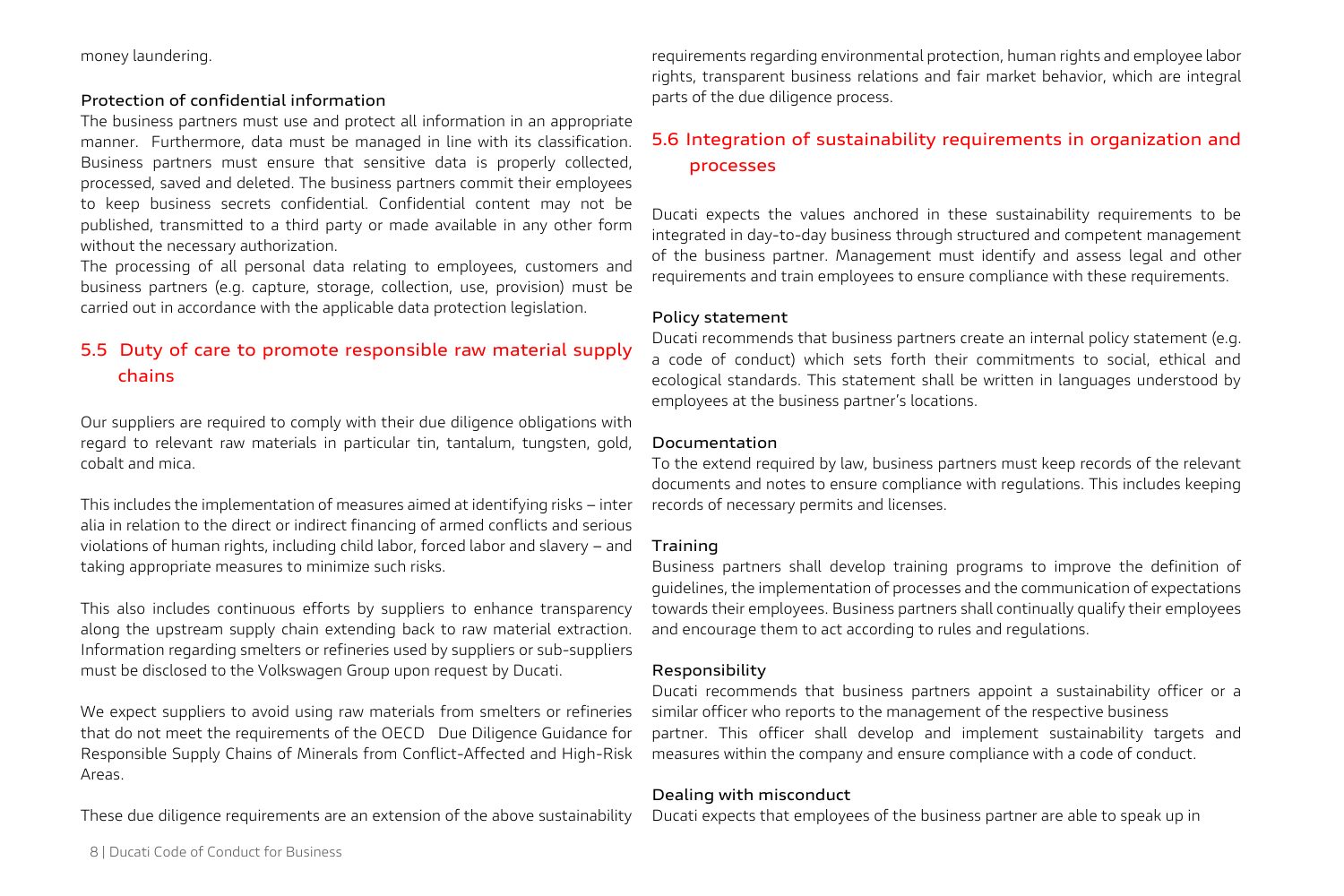the event of non-compliance with the requirements set out in this document.

# **6. Verification of compliance with the requirements by the Volkswagen Group**

Ducati reserves the right to verify compliance with these requirements using appropriate means. This verification may take the form of questionnaires or involve the deployment of experts on-site.

An on-site audit of this nature is only carried out following prior notification and in the presence of representatives of the business partner during regular working hours and in accordance with applicable laws, in particular with regard to data protection.

The verification/on-site audits described above may also take place prior to commissioning of the business partner and are then mandatory for the contract. Any identified non-compliance with the sustainability requirements in the supply chain of a supplier will be assessed by the supplier within a reasonable period of time; the supplier is responsible for remedying such noncompliance at no additional cost to the Ducati.

# **7. Reporting options and points of contact for reporting misconduct**

Misconduct must be identified, processed and remedied immediately to protect the Ducati brand, its employees and business partners. That calls for vigilance on the part of everyone along with a willingness to draw attention to possible serious regulatory violations on the basis of concrete evidence. We also value information of this nature from business partners, customers and other third parties.

The Volkswagen whistleblower system is responsible for reports on serious regulatory violations and violations of the law by Group employees. These are in particular violations that significantly harm the reputation or the financial interests of the Volkswagen Group or one of its Group companies.

In the context of a fair and transparent procedure, the whistleblower system protects the company, the persons implicated and the whistleblowers. The system is founded on standardized and swift processes along with the confidential and professional processing of reports by internal experts.

• If there is concrete evidence of potential misconduct on the part of Volkswagen Group employees or business partner employees when collaborating with the Volkswagen Group or its Group companies, please report this to the Volkswagen whistleblower system. The whistleblower system, including the ombudspersons, can be accessed in various ways, (all the reporting channels can be found in the Governance, Risk and Compliance section Ducati website: www.ducati.com.

If there is concrete evidence of potential misconduct by suppliers' employees, please report this by emailing [sustainabilitysupplychain@ducati.com](mailto:sustainabilitysupplychain@ducati.com) or via the Volkswagen whistleblower system.

The Volkswagen whistleblower system offers the option of using an internet-based communication platform for contacting lawyers working in the Investigation Office, exchanging documents and staying in touch via a separate mailbox. This platform is confidential and protected. Whistleblowers can decide for themselves whether they wish to provide their names when making a report.

External ombudspersons are also available as a further point of contact. These are lawyers who are bound by the oath of professional secrecy, including towards Volkswagen Group. Consequently, whistleblowers who do not wish to reveal their names can be assured of anonymity towards Volkswagen Group. With approval of the whistleblowers the ombudspersons forward reports anonymously if the whistleblower so wishes to the Volkswagen whistleblower system.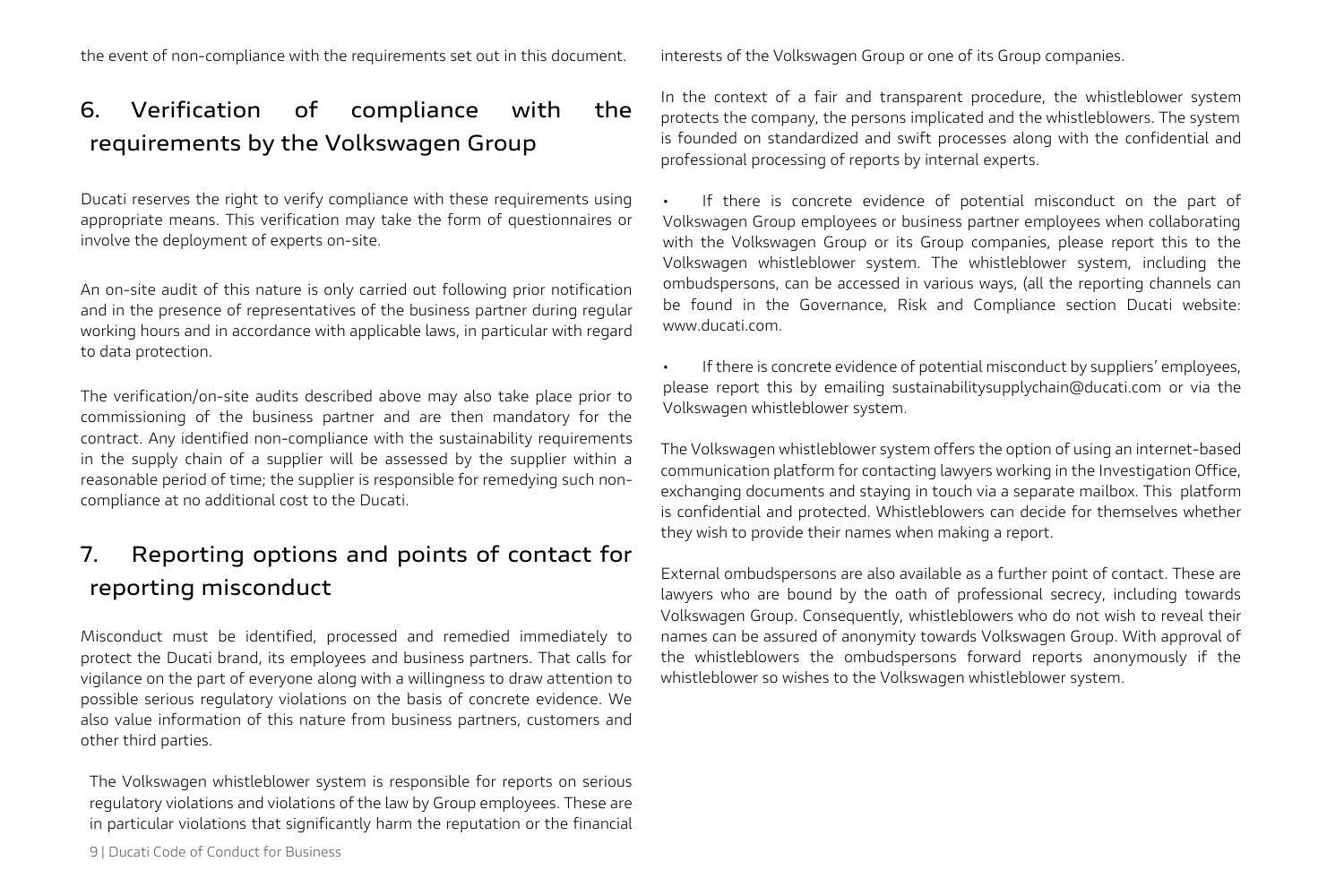# **8. Legal consequences of violation of these requirement**

Ducati considers compliance with the requirements set out in this document to be essential to its business relations. The Company reserves the right to take appropriate legal action if a business partner of Ducati does not comply with these requirements.

The ultimate decision lies with Ducati as to whether it is willing to forego such consequences and instead to take alternative action if the business partner can credibly assure and prove the Ducati that it has implemented immediate countermeasures to prevent comparable violations in the future.

Bologna, November 23th, 2020

#### **Ducati Motor Holding S.p.A. Board of Management**

**Claudio Domenicali** CEO – Chairman of the Board

Group Finance & Information Global Sales & After Sales

**Federico Sabbioni**

Supply Chain

**Francesco Milicia Oliver Stein Vincenzo de Silvio**

**Andrea Gesi** Production

Research&Development

**Sebastian Patta** HR&Ordanization

# **9. Contractual obligations**

In those cases, where obligations have been agreed with the business partner under individual contracts that diverge from the principles in this document, such divergent obligations prevail.

10 | Ducati Code of Conduct for Business